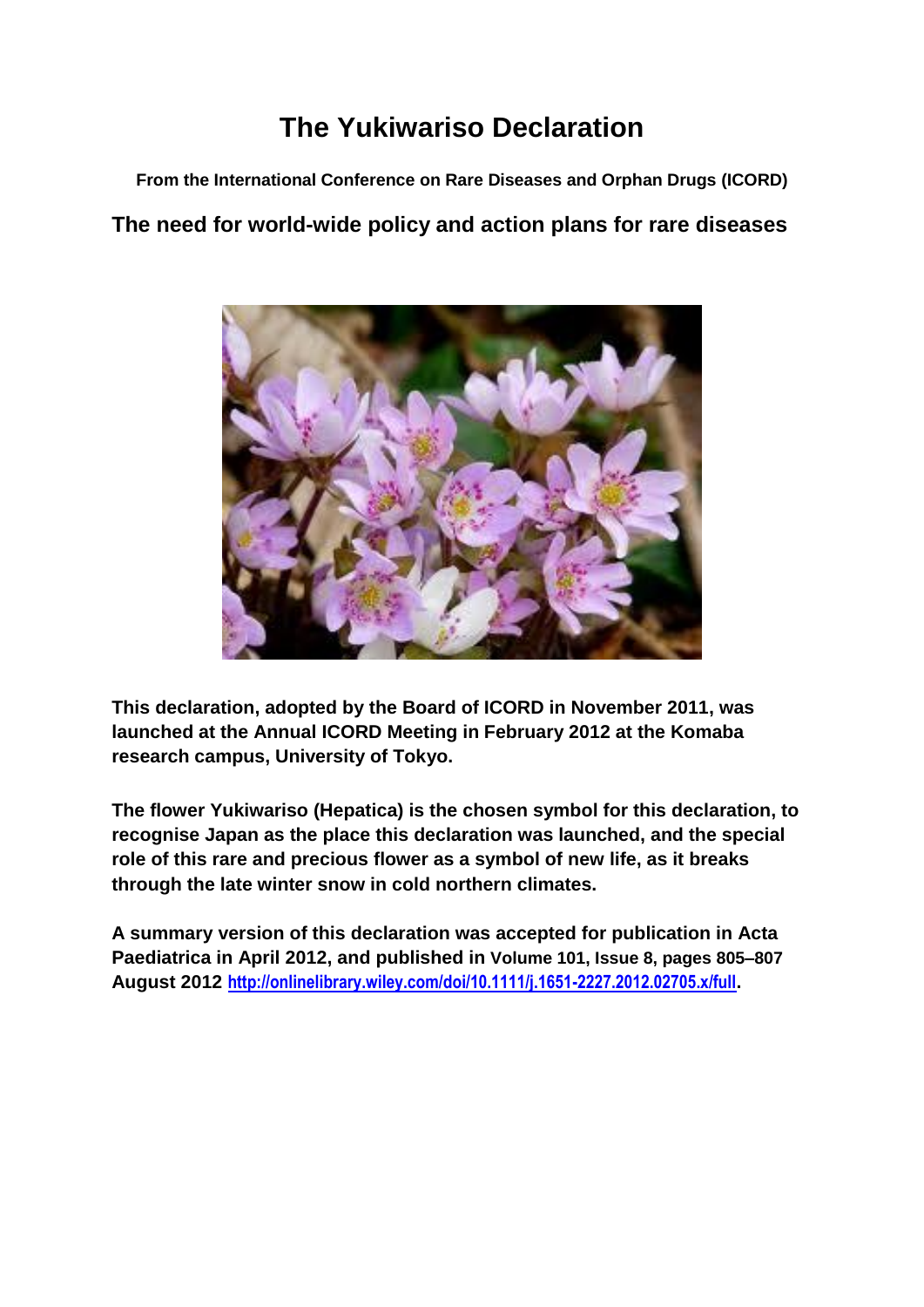### **Introduction**

There are more than 6000 and perhaps as many as 8000 different rare diseases that occur less often than 1 per 2000 people in the European population<sup>1</sup> or affect fewer than 200,000 people in the United States<sup>2</sup>. Other countries have different legal definitions of a rare disease. In Japan a rare diseases is one that affects fewer than 50,000 patients. Australia utilizes a definition of a rare disease as one with a prevalence of less than 2000 individuals. In Taiwan, the official definition of a rare disorder is a disease with prevalence less than 1:10,000 people.

Many rare diseases are diagnosed at the age of childhood, making diagnostic awareness and knowledge on treatment and care particularly important for paediatricians. The vast majority of the rare diseases are genetic in origin, determined by our genetic makeup, but many others arise from gene-environment interactions. The environmental causes include drugs, chemicals, pollutants, viruses, parasites and certain trauma.

Rare diseases share many of the problems and challenges of common diseases. These include: privacy of information, ethics and consent issues, professional/patient relationships, the need to translate research into better healthcare, access to quality treatment and care across the lifespan, reimbursement of treatment, and treatment costs. However the rarity of these diseases can create special problems for affected populations including the following:

- Difficulty in obtaining timely and accurate diagnosis, often leading to a delay of  $\bullet$ treatment with the occurrence of irreversible symptoms
- Lack of experienced health care providers involved in the care and treatment of patients with rare diseases
- Useful, reliable and timely information is harder to find, for professionals, patients and families, making the decision-making process more difficult
- Research activities are less likely to occur than for common diseases  $\bullet$
- Developing new medicines may not be economically feasible for drug companies  $\bullet$
- Treatments are sometimes very expensive
- In developing countries the problems are compounded by poverty, scarcity of  $\bullet$ medical expertise and other resource limitations.

Rapidly expanding scientific knowledge and technological advances are greatly improving our ability to intervene in a wide range of health conditions, including rare diseases. Notably, clinical trials using already existing drugs may result in new, affordable, treatment strategies. Moreover, rare diseases may teach us about common disorders. In order for this potential to be realized it is essential that rare diseases are the subject of a particular focus in health policy and in service delivery, if the needs of those affected or at risk are not to be overlooked.

In the US and EU, legislation in the form of the Orphan Drug Act, 1983<sup>3</sup> and Orphan Regulation No 141/2000<sup>4</sup> to promote the research and development of orphan drugs (in the US and EU) and medical devices (in the US) for rare diseases, has had clear and identifiable benefits in bringing a number of treatments into clinical practice. Rare disease issues feature regularly in US and EU policy papers,<sup>5</sup> and rare diseases are increasingly discussed in published literature<sup>6</sup> and EU policy papers, such as the EU Council Recommendation on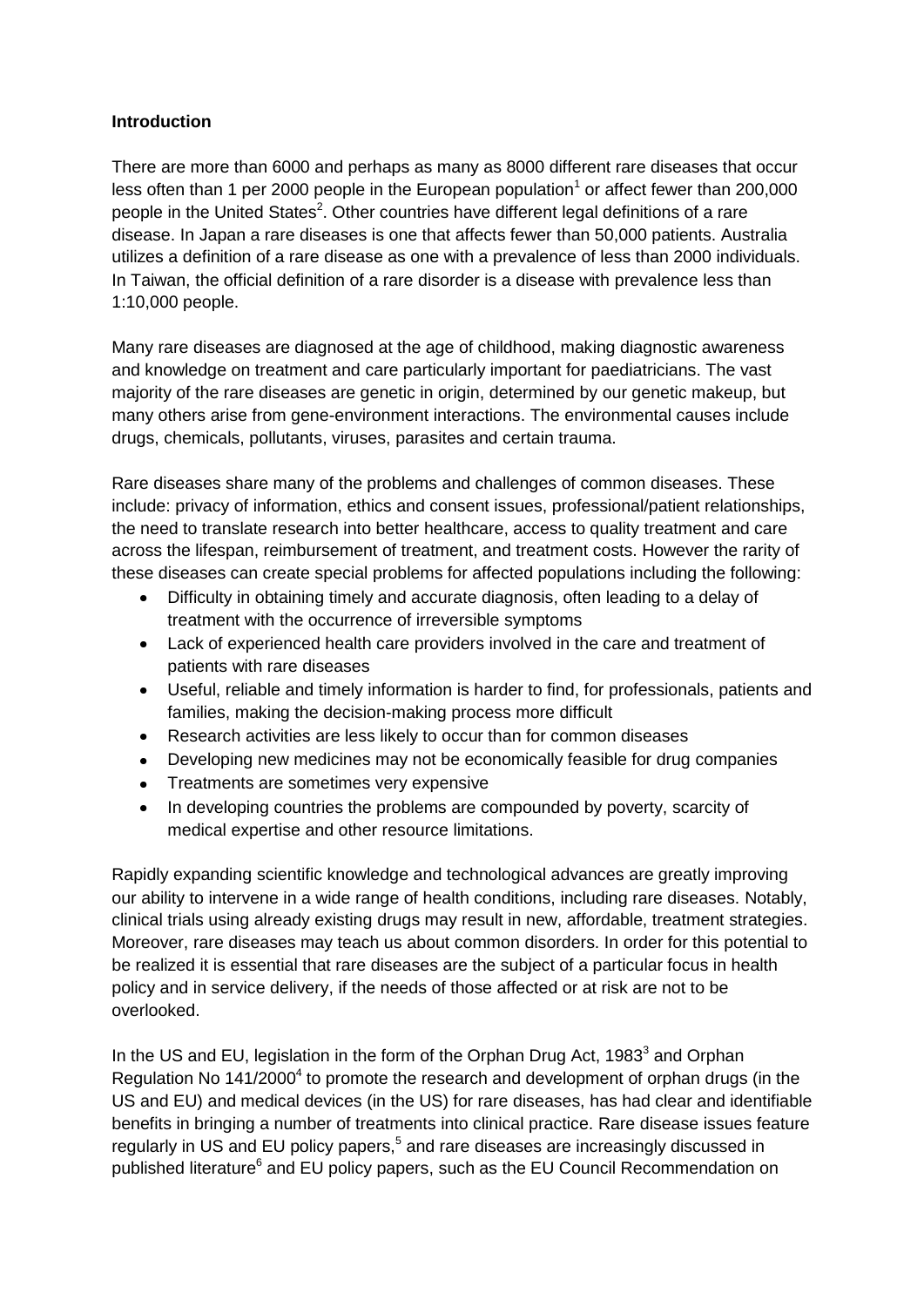rare diseases (2009), new action plans (www.europlanproject.eu), the EU Committee of Experts on Rare Diseases reports on the state of art of rare disease policy and research (www.eucerd.eu), and the International Rare Disease Research Consortium.

However, numerous challenges lay ahead as many more rare diseases remain unresearched and untreatable, with very few active research studies underway. Many countries do not yet have rare diseases and orphan products research and development policies. Treatments for some rare diseases remain very expensive, even though the total cost to the health system may be limited, due to disease rarity. For some diseases the manufacturers and providers of orphan products have committed to make these products available through special distribution programs to all who are in need of treatment.

The International Conference on Rare Diseases and Orphan Drugs (ICORD) is a non-profit society, drawing together members from academia, patient advocacy, medicine regulatory, healthcare industry, health care services, and public policy agencies and organisations around the globe. Our mission is to improve the health and welfare of patients with rare diseases and their families world-wide through better knowledge, information and awareness and by fostering research, care and treatment. ICORD organizes conferences about rare disease and orphan drug issues, and reflects on rare disease policies for the future.

ICORD is a society that is very well placed to contribute leadership on topics that include:

- Active participation in the classification of rare diseases and identifying the scope of  $\bullet$ an already known disease and hence, when another disease category should be recognized.
- Advice on definitions of rare diseases that aim for consistency in national and international health policies.
- Advice on strategies that may be adopted to ensure safety and efficacy in the development of therapies for rare diseases, when very small patient numbers are involved in research studies.
- Available for advice on potential use of existing approved or experimental therapies for other rare diseases.
- Advice on matters that should be considered within cost effectiveness criteria when therapies for rare diseases are evaluated.
- Advice and perspectives from patients and family members regarding:
	- o Relative safety and risks in participating in clinical trials and regulatory decision-making of products for rare diseases.
	- o Ethical criteria for screening and predictive genetic testing for rare diseases.
	- $\circ$  The design and delivery of health care and support services, and assurance of patient safety within those services.

We present this position statement as a basis for discussion with national governments and with international health bodies about rare disease policies to assist with their role of providing leadership on global health matters, shaping the health research agenda, setting norms and standards, articulating evidence-based policy options, providing technical support to countries and monitoring and assessing health trends.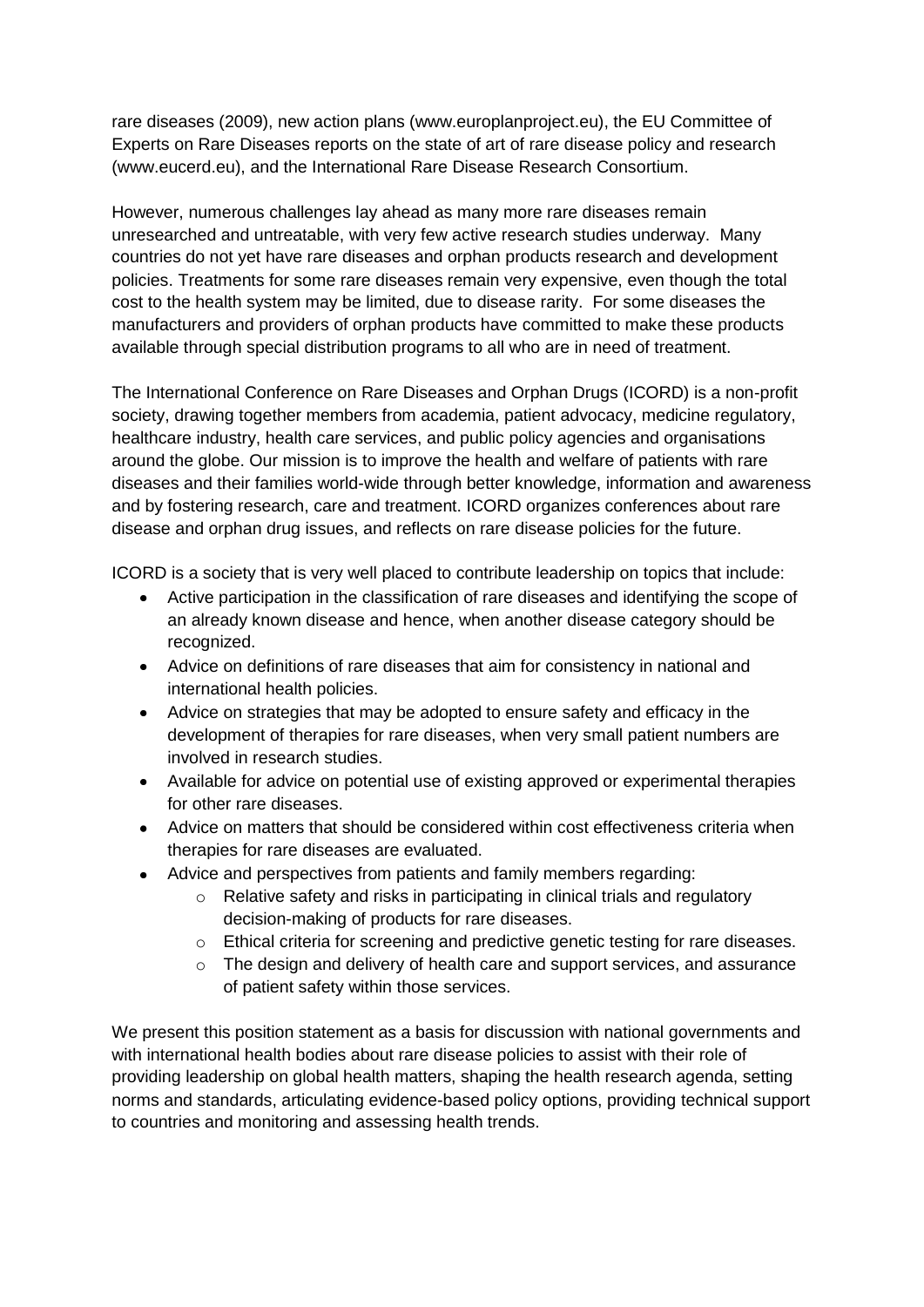## **Health needs, health priorities, and legal, ethical and social issues**

The United Nations Universal Declaration of Human Rights (Article 25.1) states: "Everyone has the right to a standard of living adequate for the health and well-being of himself and of his family, including ... medical care and necessary social services, and the right to security in the event [of] … sickness, disability, or other lack of livelihood in circumstances beyond his control"<sup>7</sup>

The International Covenant on Economic, Social and Cultural Rights (Article 12.1) includes "the right of everyone to the highest attainable standard of physical and mental health" (Article 12.1). Article 12.2 of this covenant further provides: "to realise these rights, steps must be taken by the state to reduce infant mortality, to improve hygiene, to prevent, treat and control diseases and assure all medical service and medical attention in the event of sickness".<sup>8</sup>

The United Nations Convention on the Rights of the Child includes the right to the highest attainable standard of health care.<sup>9</sup>

While the implementation of these instruments is subject to the laws, policies and budgets of each state, approaches to health planning and services often place priority on common diseases, leading to the neglect of those affected by rare diseases. This has meant disadvantage for those populations affected by rare diseases and limited compliance in many states with the UN Convention and the International Covenant.

Moral philosophy offers additional guidance on the importance of equitable attention to rare diseases. The ethical principle of Justice<sup>10</sup> requires that the needs of rare disease populations are specifically addressed, as they should be for any minority or underserved community. This is an important part of the goal of reducing health disparities between populations.

A global approach to rare diseases is needed to utilize the rare diseases research, and orphan products development experiences and knowledge gained by many government agencies, academic research investigators, patient advocacy groups, foundations and the pharmaceutical industry dating from 1983.<sup>11</sup>

#### *Key principles for adoption in health policy include:*

- 1. Rare diseases are a significant public health issue<sup>12</sup>. Together they may affect up to  $8\%$  of the population<sup>13</sup> and when the immediate family and friends are factored in, rare diseases may impact nearly 25% of the population of any country.
	- In many countries 8% is equivalent to the size of significant minority populations. Just as leaving the health needs of such a population unmet would be unacceptable and discriminatory, so is the neglect of equivalent populations affected by rare diseases.
- 2. Health care and treatment for rare diseases is a human rights issue. Nondiscrimination, justice and equity of access to health care,  $14$  all require that specific policies are put in place to address the needs of people affected by rare diseases.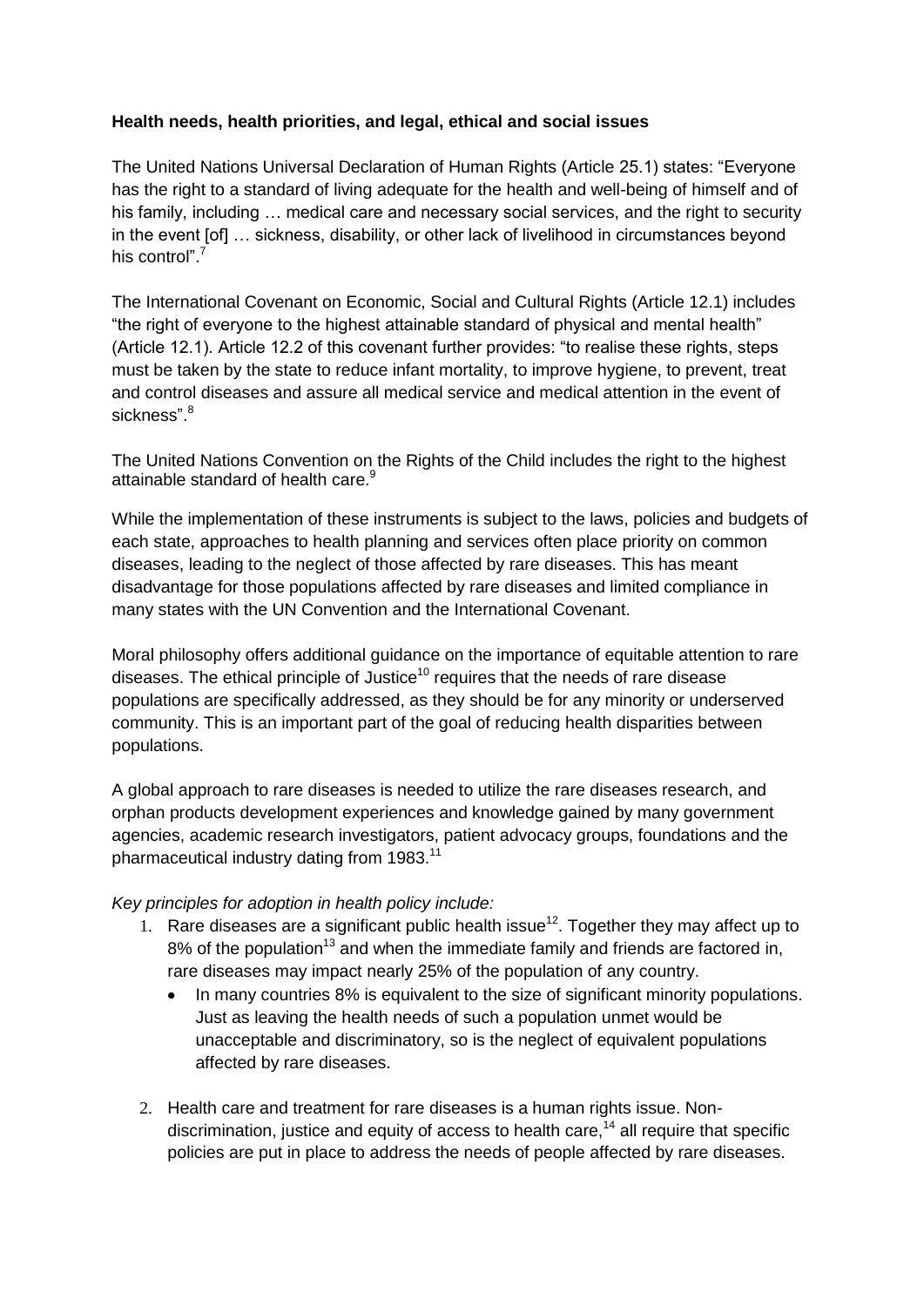- Responses such as prioritization and the need to ration resources, as reasons for  $\bullet$ lesser attention to rare diseases in health research, planning and service delivery, are not ethically sustainable arguments. A balanced and equitable approach is needed.
- 3. Every country is encouraged to have a rare diseases research and orphan products development program, with emphasis adjusted to its existing capabilities.
	- Significant advances gained from nearly 30 years of experience with rare  $\bullet$ diseases are readily available to all, from those countries whose legacy efforts and regulations and national plans have been in place since 1983.<sup>15</sup>
	- Moreover, support for clinical trials using already registered existing drugs and  $\bullet$ other treatments but for new indications should also be considered since this may be effective and cost-effective, as shown in many childhood cancer where remarkably improved outcomes have been achieved by repeated clinical trials using established drugs in new combinations.
- 4. A comprehensive approach to rare diseases is needed, including education, research, prevention, diagnosis, care and treatment, social support and inclusion.
	- $\bullet$ Services and support for patients and families need to be holistic and integrated to provide for the health, disability and social issues often associated with them.
	- $\bullet$ Specific funding from governments for research projects on rare diseases is needed, since research on rare diseases or small patient groups tends to receive lower ranking in the competition for grants.
	- Multi-stakeholder platforms are important tools to define and act upon issues in  $\bullet$ the field of rare diseases. Such collaborations are essential to overcome the complexity of these issues.
	- International patient registries and biospecimen repositories for rare diseases  $\bullet$ should be encouraged and available for appropriate use by the rare diseases community.
- 5. Quality information, informed consent and autonomous decision-making are critical for upholding the rights and protection of patients and their families in all aspects of prevention, research and treatment.
	- Combining genetic knowledge with screening in the pre-natal and newborn  $\bullet$ periods, plus later screening and other detection methods to identify risk, should be actively pursued to afford choices about prevention, but this must be balanced with careful attention to informed consent and autonomous decision-making.
- 6. Patient groups play an important role in the development of knowledge about rare diseases, and must be included at all levels in the development of their policies and services, including recognition of the important role of these groups in providing information and support to patients and their families, health care providers and the public.
	- Patient groups need to have adequate resources allocated to them to ensure  $\bullet$ their contributions to patient and family interests, and their involvement in policy and service development are encouraged and supported.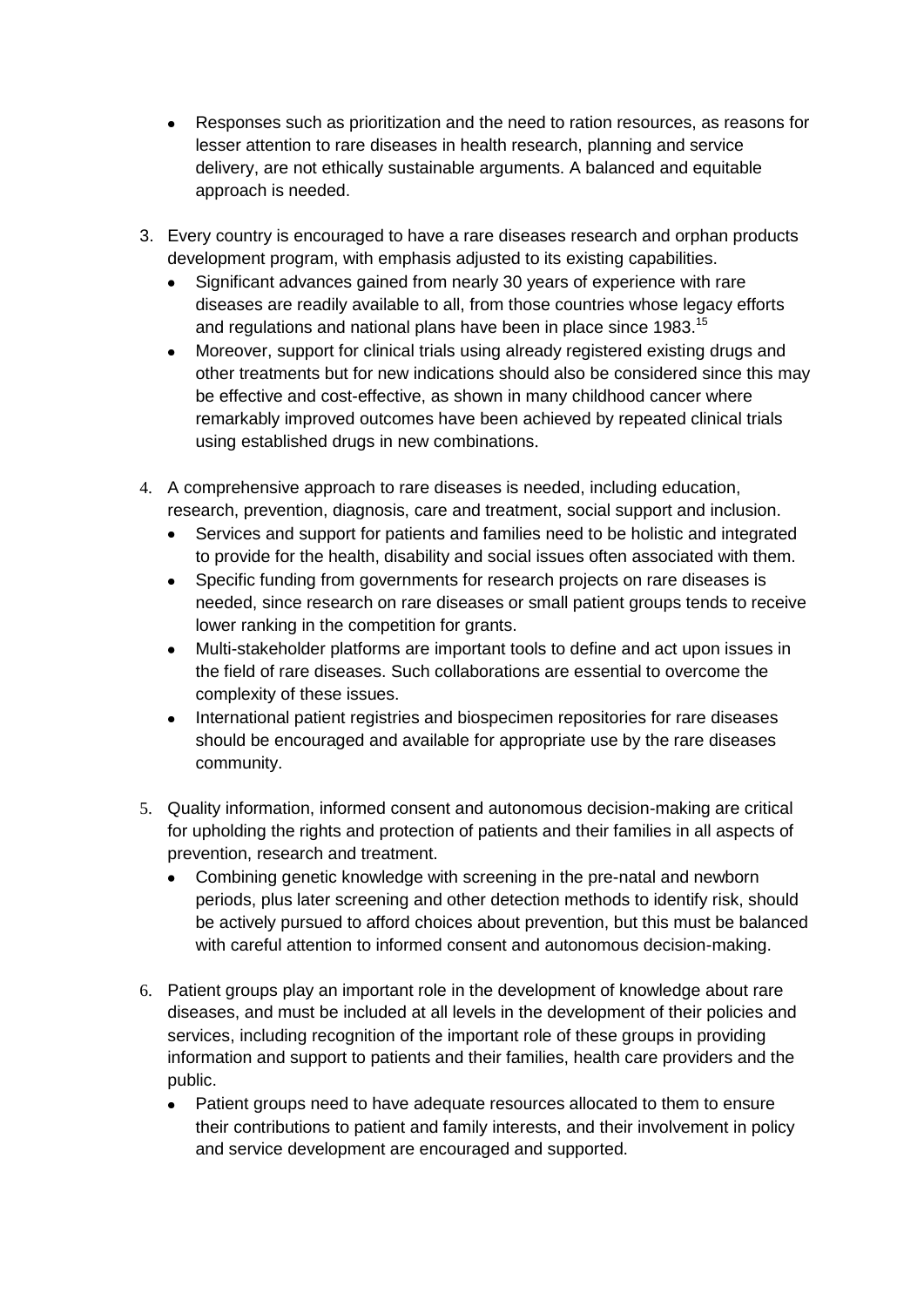$\bullet$ It is essential that patient groups adopt a global approach to memberships and activities to provide better access to information and interventions to improve quality of life for all patients with rare diseases.

#### **An action plan for implementing rare diseases policies**

These points are provided as guidance for the implementation of rare disease policies:

- 1. **Action plans**. Governments should recognize that rare diseases create disparities and vulnerabilities in health status for affected populations and should put in place specific policies to address them.
- 2. **Specific programs and policies**. Governments should recognize the human rights issues inherent in rare disease care and treatment across the lifespan.<sup>16</sup> They should adopt the principle that rarity of a disease should not be grounds for denying access to services or therapies, and that specific programs and policies will be needed to protect those rights.
- 3. **Allocation of resources**. Governments should adopt policies that aim to achieve equitable allocation of resources towards all aspects of rare diseases, including research, clinical care, information resources and development of treatments. Targeted budgets for rare disease research, incentives to encourage treatment advances by industry, the development of specialist services, and information services for professionals and the public, are just some ways this can be achieved. Moreover, support for clinical trials using already registered existing drugs and other treatments but for new indications should also be considered since this may be effective and cost-effective, as shown in many childhood cancers where remarkably improved outcomes have been achieved by repeated clinical trials using established drugs in new combinations.
- 4. **Specific counterbalancing policies**. Governments and health systems should offer incentives to encourage development of rare disease treatments by industry and public/private partnerships, as has been done in the United States and the European Union. However, there is a need to recognize problems with the research and development costs of such treatments. Regulatory and clinical trials requirements are important protections for patient safety, but review of these requirements needs to be made on the basis that risk management can be approached differently for small numbers and very serious diseases, compared to treatments intended for general populations as a whole.
- 5. **Cost effectiveness assessment should consider wider factors.** Health economics criteria, if used and if applicable, should take account of the personal, social and economic benefits of treating diseases, even where the unit cost of treatment may be more expensive.
- 6. **Specific benefits of research into rare diseases**. Research policies should note the specific benefits of research into rare diseases, especially single gene disorders, as an extremely valuable means of gaining information about the cause of more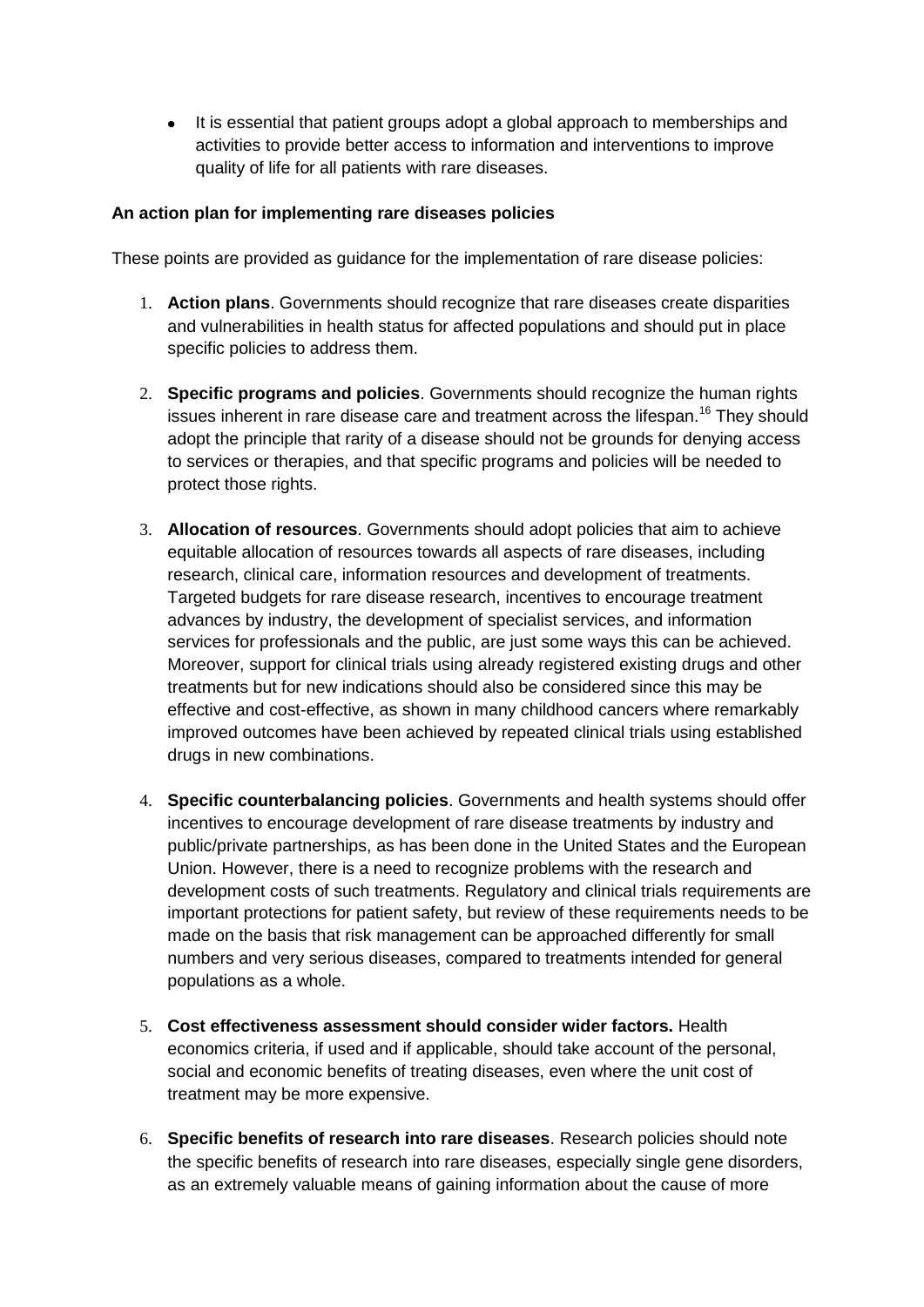common multi-factorial diseases. Taking advantage of this for the benefit of the whole population implies weighting of basic research funds towards rare diseases, in particular where high quality animal models offer opportunities for understanding disease processes.

- 7. **Recognition of gaining knowledge to aid prevention**. Governments, researchers and industry should recognize that gaining knowledge of disease processes from patient registries, natural history studies or clinical trials is as highly relevant to possibilities for prevention, as it is to treatment of those with the disease. This means that opportunities to prevent serious rare diseases should be a priority in research, along with development of treatments, even in the face of significant scientific or technical challenges.
- 8. **Encouragement of industry to contribute to rare disease knowledge.** Industry should be encouraged to increase its "public good" contributions to rare disease knowledge. In particular, industry should examine its intellectual property holdings and consider public good donation of products or techniques that may have little commercial application, but which may offer great opportunities for understanding or treating rare diseases.
- 9. **Patient advocacy groups participation in advisory groups and expert panels**. Health systems should note a changing dynamic in the role of patient advocacy groups. They provide important information and support, and consequently should be resourced by governments and health officials to carry out this important role independently. They should also be directly involved in advisory groups and expert panels set up to consider specific policy options, ethical controls, risk management and service planning, and ICORD will support their international collaboration.
- 10. **Development of information networks and support group capacity.** Good information is an essential component of good health care. Information technology enables many, but not all people affected by rare diseases to rapidly gain access to timely, reliable and useful information on their disorder and to become an expert in managing their own health, in partnership with their health care providers. Development of information networks and support group capacity is an important aspect of widening access to this information to the whole community.
- 11. **Criteria for ante-natal and newborn screening and ethical controls.** Criteria for ante-natal and newborn screening and ethical controls for other predictive testing need reconsideration in the light of changes in knowledge of disease causes, patient and support group awareness, new possibilities to improve the patients' quality of life, and prevention possibilities.
- 12. **Recognition of the specific problems of rare diseases in developing nations**. Governments should recognize the specific problems of rare diseases in developing nations, and investigate and put in place ways in which support with screening, diagnosis, treatment and clinical training can be provided in aid programs or other arrangements to increase access to information about rare diseases and their interventions.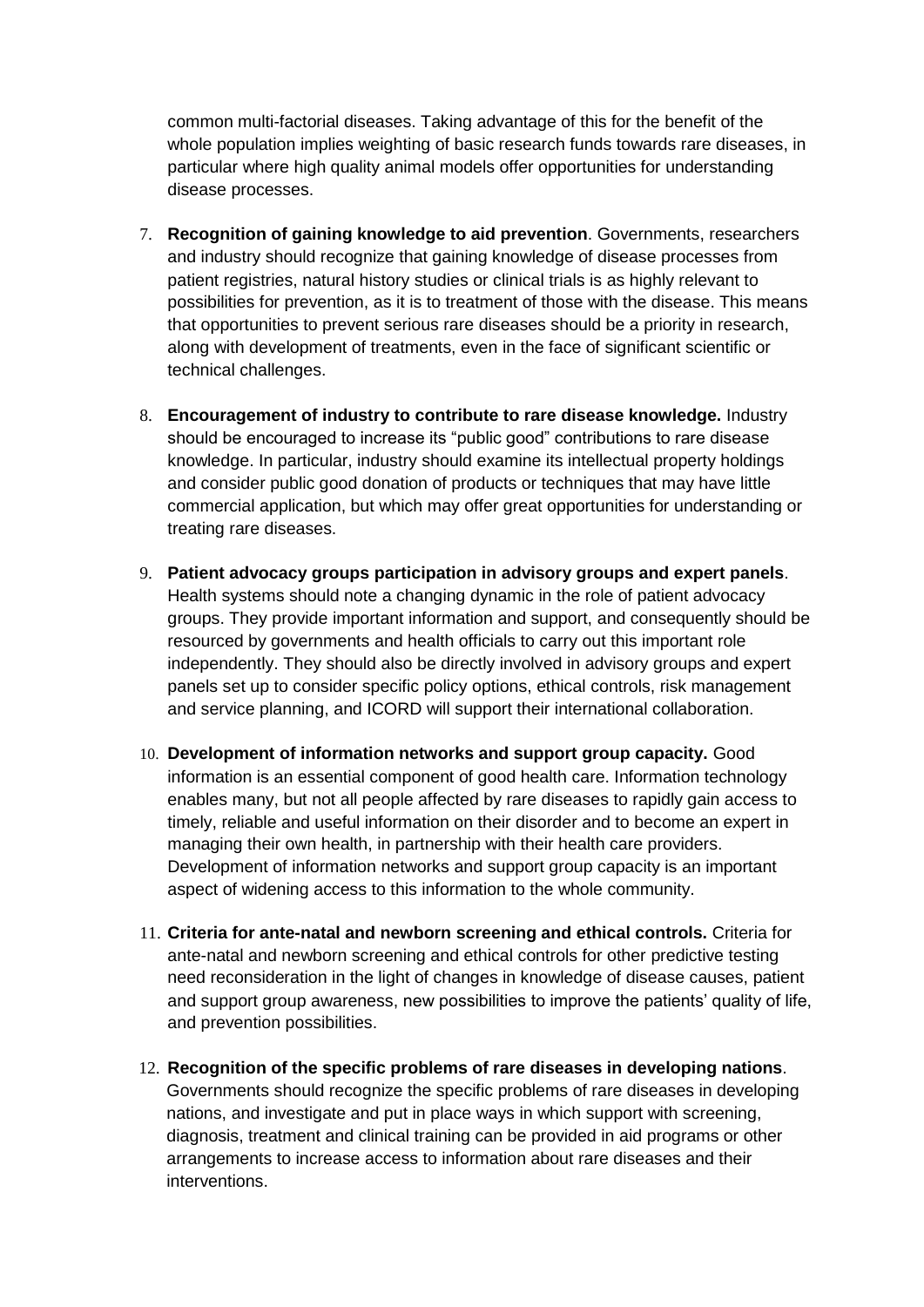### **Conclusions**

1

The diagnosis, prevention and treatment needs of patients with most rare diseases and conditions remain largely unmet despite the significant efforts of patients, families, research investigators, pharmaceutical, biotechnology, medical device and diagnostic industries, health care providers, foundations, advocacy groups and government research, regulatory prevention, and patient services agencies. For several selected rare diseases, remarkable basic research, clinical research and orphan products development activities have occurred, leading to suitable treatments. The dedicated individuals and organizations involved in these research and product development activities are to be commended for their commitment. However, more emphasis is required by the public and private sectors if we are to support appropriate research and development activities leading to the development of orphan products for the prevention, diagnosis and treatment of rare diseases.

Many of the current activities are based on needs identified by rare diseases communities in the period of 1978-1982. Periodic reviews of the needs of the rare diseases community and adjustment of specific activities is required. Unfortunately for most rare diseases, no interventions are available as approved products or as investigational products in ongoing clinical trials. ICORD offers specific activities to address the many and varied needs of this community of dedicated individuals, organizations, industry and government agencies. All discoveries and advances are to be shared with people from all nations. Rare diseases do not respect geographical boundaries. All countries are encouraged to implement specific research and development activities within their individual capabilities. Only when this has occurred, will all patients around the world have equal access to necessary information and interventions to maximize the potential of every individual.

http://www.nih.gov/about/researchresultsforthepublic/GeneticandRareDiseasesInfo.pdf

<sup>3</sup> Orphan Drug Act 1983. Public Law, 97-141. Downloaded from: [http://www.fda.gov/RegulatoryInformation/Legislation/FederalFoodDrugandCosmeticActFDC](http://www.fda.gov/RegulatoryInformation/Legislation/FederalFoodDrugandCosmeticActFDCAct/SignificantAmendmentstotheFDCAct/OrphanDrugAct/default.htm) [Act/SignificantAmendmentstotheFDCAct/OrphanDrugAct/default.htm](http://www.fda.gov/RegulatoryInformation/Legislation/FederalFoodDrugandCosmeticActFDCAct/SignificantAmendmentstotheFDCAct/OrphanDrugAct/default.htm)

<sup>4</sup> Regulation (EC) No 141/2000 of the European Parliament and of the Council of 16 December 1999 on orphan medicinal products. 22 January 2000, Official Journal of the European Communities L 18/1. Downloaded from: [http://eur](http://eur-lex.europa.eu/LexUriServ/LexUriServ.do?uri=OJ:L:2000:018:0001:0005:en:PDF)[lex.europa.eu/LexUriServ/LexUriServ.do?uri=OJ:L:2000:018:0001:0005:en:PDF](http://eur-lex.europa.eu/LexUriServ/LexUriServ.do?uri=OJ:L:2000:018:0001:0005:en:PDF)

<sup>5</sup> Arrigo Schieppati, Jan-Inge Henter, Erica Daina and Anita Aperia (2008) 'Why Rare Diseases are an important medical and social issue'. *The Lancet* 371, 2039 – 2041;

<sup>1</sup> European Commission Communication on Rare Diseases. EC Regulation on Orphan Medicinal Products. Downloaded from: http://ec.europa.eu/health/rare\_diseases/policy/index\_en.htm

<sup>&</sup>lt;sup>2</sup> Rare Diseases Act 2002. Public Law 107–280—NOV. 6, 2002. Downloaded from: [http://bulk.resource.org/gpo.gov/laws/107/publ280.107.pdf.](http://bulk.resource.org/gpo.gov/laws/107/publ280.107.pdf) Also available as a National Institutes of Health Fact Sheet: The genetic and rare diseases information center. Downloaded from: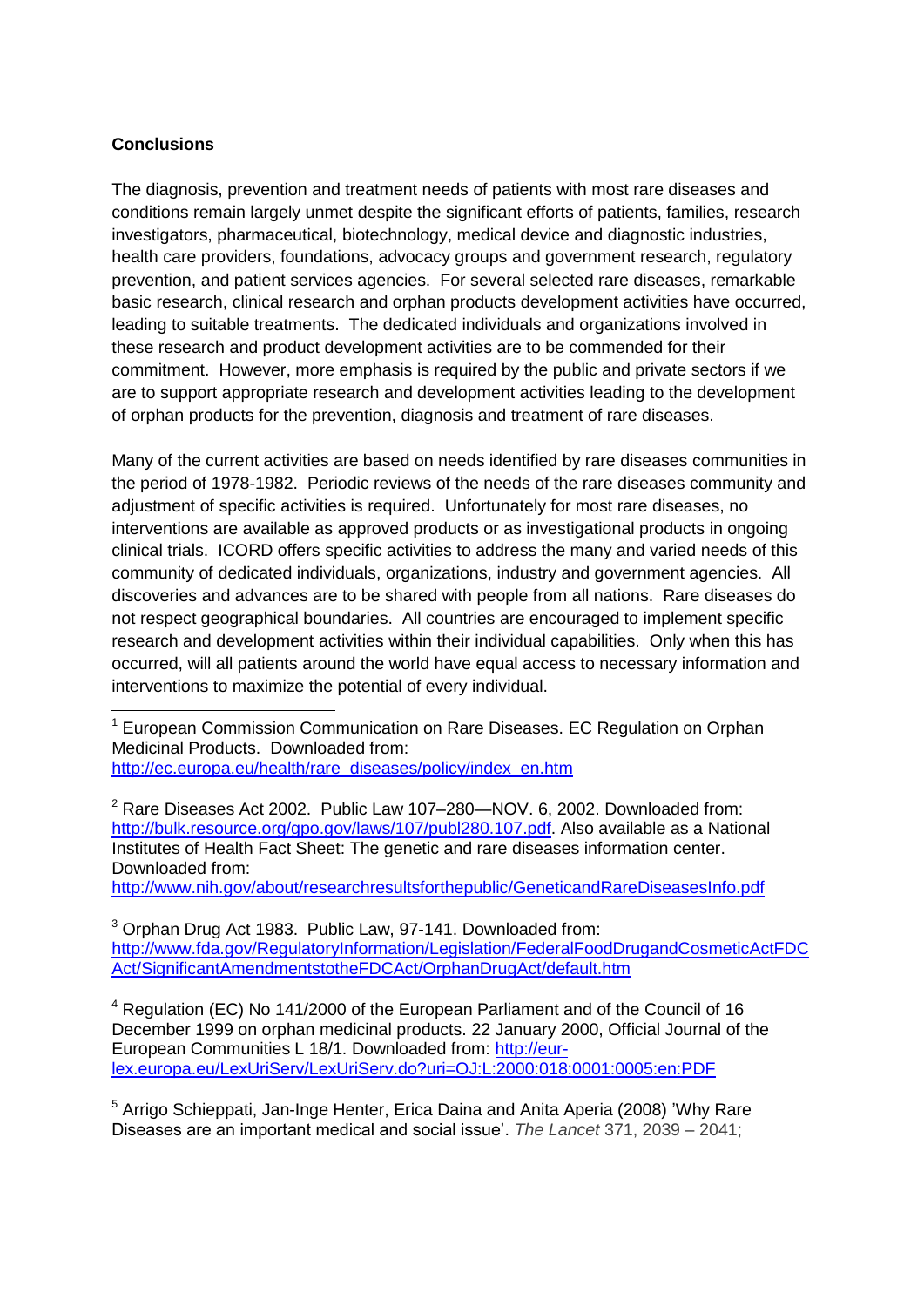1 National Institutes of Health (2007) *Biennial Report on the Office of Rare Diseases Research Activities at the National Institutes of Health*.

<http://rarediseases.info.nih.gov/files/BienniaReportRareDiseasesFY2006Final.pdf>FY 2006. Unpublished report by the Office of Rare Diseases. Bethesda, Maryland: National Institutes of Health; National Institutes of Health (1999)

*Report on Steps to Coordinate Rare Diseases Programs and Report on the Rare Diseases and Conditions Research Activities of the National Institutes of Health, 1999*. <http://rarediseases.info.nih.gov/Wrapper.aspx?src=asp/html/reports/fy1999/SEP.html> Unpublished report by the National Institutes of Health. Bethesda, Maryland: National Institutes of Health; Downloadable from: Commission of the European Communities (2008) *Communication from the Commission to the European Parliament, the Council, the European Economic and Social Committee and the Committee of the Regions on Rare Diseases: Europe's challenges*. Downloaded from: [http://ec.europa.eu/health/archive/ph\\_threats/non\\_com/docs/rare\\_com\\_en.pdf;](http://ec.europa.eu/health/archive/ph_threats/non_com/docs/rare_com_en.pdf)

The Council of the European Union (2009) *Council Recommendation of 8 June 2009 on an* 

*action in the field of rare diseases* (2009/C 151/02). Official Journal of the European Union. C151/7. Downloaded from: [http://eur](http://eur-lex.europa.eu/LexUriServ/LexUriServ.do?uri=OJ:C:2009:151:0007:0010:EN:PDF)[lex.europa.eu/LexUriServ/LexUriServ.do?uri=OJ:C:2009:151:0007:0010:EN:PDF.](http://eur-lex.europa.eu/LexUriServ/LexUriServ.do?uri=OJ:C:2009:151:0007:0010:EN:PDF)

 $6$  Examples of recent research on rare disorders that focus on their relationship to the development of treatment protocols include: Robert C. Griggs, Mark Batshaw, Mary Dunkle, Rashmi Gopal-Srivastava, Edward Kaye, Jeffrey Krischer, Tan Nguyen, Kathleen Paulus and Peter A. Merkel (2009) ['Clinical research for rare disease: Opportunities, challenges,](http://www.sciencedirect.com/science?_ob=ArticleURL&_udi=B6WNG-4TX6W9N-2&_user=10&_coverDate=01%2F31%2F2009&_alid=1525028940&_rdoc=1&_fmt=high&_orig=search&_origin=search&_zone=rslt_list_item&_cdi=6962&_sort=r&_st=13&_docanchor=&view=c&_ct=365576&_acct=C000050221&_version=1&_urlVersion=0&_userid=10&md5=405d71f123883b4e920b7cfab0f5bf38&searchtype=a)  [and solutions'](http://www.sciencedirect.com/science?_ob=ArticleURL&_udi=B6WNG-4TX6W9N-2&_user=10&_coverDate=01%2F31%2F2009&_alid=1525028940&_rdoc=1&_fmt=high&_orig=search&_origin=search&_zone=rslt_list_item&_cdi=6962&_sort=r&_st=13&_docanchor=&view=c&_ct=365576&_acct=C000050221&_version=1&_urlVersion=0&_userid=10&md5=405d71f123883b4e920b7cfab0f5bf38&searchtype=a) *Molecular Genetics and Metabolism* 96:1, *20-26*; Olivier Wellman-Labadie and Youwen Zhou (2010) ['The US Orphan Drug Act: Rare disease research stimulator or](http://www.sciencedirect.com/science?_ob=ArticleURL&_udi=B6V8X-4Y1W8H4-1&_user=10&_coverDate=05%2F31%2F2010&_alid=1525028940&_rdoc=16&_fmt=high&_orig=search&_origin=search&_zone=rslt_list_item&_cdi=5882&_sort=r&_st=13&_docanchor=&view=c&_ct=365576&_acct=C000050221&_version=1&_urlVersion=0&_userid=10&md5=8eb34ee0412c556fa56f3860197c4cd2&searchtype=a)  [commercial opportunity?'](http://www.sciencedirect.com/science?_ob=ArticleURL&_udi=B6V8X-4Y1W8H4-1&_user=10&_coverDate=05%2F31%2F2010&_alid=1525028940&_rdoc=16&_fmt=high&_orig=search&_origin=search&_zone=rslt_list_item&_cdi=5882&_sort=r&_st=13&_docanchor=&view=c&_ct=365576&_acct=C000050221&_version=1&_urlVersion=0&_userid=10&md5=8eb34ee0412c556fa56f3860197c4cd2&searchtype=a). *Health Policy*, *95:2-3*, *216-228;* Ségolène Ayme, Ana Rath, Virginie Thibaudeau, Bruno Urbero, Valerie Fonteny and Matthieu Levi-Strauss (2007) 'Maladies rares : quelles [sources d'information pour](http://www.sciencedirect.com/science?_ob=ArticleURL&_udi=B75BJ-4NWMWXS-2&_user=10&_coverDate=08%2F31%2F2007&_alid=1525028940&_rdoc=20&_fmt=high&_orig=search&_origin=search&_zone=rslt_list_item&_cdi=12984&_sort=r&_st=13&_docanchor=&view=c&_ct=365576&_acct=C000050221&_version=1&_urlVersion=0&_userid=10&md5=b2b728b8afdb4ec479ebde59a9f7181b&searchtype=a) les professionnels de santé et les [malades?'](http://www.sciencedirect.com/science?_ob=ArticleURL&_udi=B75BJ-4NWMWXS-2&_user=10&_coverDate=08%2F31%2F2007&_alid=1525028940&_rdoc=20&_fmt=high&_orig=search&_origin=search&_zone=rslt_list_item&_cdi=12984&_sort=r&_st=13&_docanchor=&view=c&_ct=365576&_acct=C000050221&_version=1&_urlVersion=0&_userid=10&md5=b2b728b8afdb4ec479ebde59a9f7181b&searchtype=a) *Réanimation 16: 4*, *276-280;* Harald E. Heemstra, Sonja van Weely, Hans A. Büller, Hubert G.M. Leufkens and Remco L.A. de Vrueh (2009) ['Translation of rare](http://www.sciencedirect.com/science?_ob=ArticleURL&_udi=B6T64-4XDCHT2-1&_user=10&_coverDate=12%2F31%2F2009&_alid=1525028940&_rdoc=42&_fmt=high&_orig=search&_origin=search&_zone=rslt_list_item&_cdi=5020&_sort=r&_st=13&_docanchor=&view=c&_ct=365576&_acct=C000050221&_version=1&_urlVersion=0&_userid=10&md5=b86a1e18da653ea7a40e2c8c32653cdd&searchtype=a)  [diseases research into orphan drug development disease matters'](http://www.sciencedirect.com/science?_ob=ArticleURL&_udi=B6T64-4XDCHT2-1&_user=10&_coverDate=12%2F31%2F2009&_alid=1525028940&_rdoc=42&_fmt=high&_orig=search&_origin=search&_zone=rslt_list_item&_cdi=5020&_sort=r&_st=13&_docanchor=&view=c&_ct=365576&_acct=C000050221&_version=1&_urlVersion=0&_userid=10&md5=b86a1e18da653ea7a40e2c8c32653cdd&searchtype=a). *Drug Discovery Today 14: 23-24*, *1166-1173;* George J. Brewer (2009) ['Drug development for orphan diseases in](http://www.sciencedirect.com/science?_ob=ArticleURL&_udi=B83WW-4W4HYSF-1&_user=10&_coverDate=12%2F31%2F2009&_alid=1525048941&_rdoc=8&_fmt=high&_orig=search&_origin=search&_zone=rslt_list_item&_cdi=33797&_sort=r&_st=13&_docanchor=&view=c&_ct=211066&_acct=C000050221&_version=1&_urlVersion=0&_userid=10&md5=081f3fa9dc2e52f49ed9f097a8e72662&searchtype=a)  [the context of personalized medicine'](http://www.sciencedirect.com/science?_ob=ArticleURL&_udi=B83WW-4W4HYSF-1&_user=10&_coverDate=12%2F31%2F2009&_alid=1525048941&_rdoc=8&_fmt=high&_orig=search&_origin=search&_zone=rslt_list_item&_cdi=33797&_sort=r&_st=13&_docanchor=&view=c&_ct=211066&_acct=C000050221&_version=1&_urlVersion=0&_userid=10&md5=081f3fa9dc2e52f49ed9f097a8e72662&searchtype=a). *Translational Research 154: 6*, *314-322.*

 $7$  United Nations Universal Declaration of Human Rights (Article 25.1). December 10, 1948, The General Assembly of the United Nations. Downloaded from: <http://www.un.org/en/documents/udhr/index.shtml>

<sup>8</sup> International Covenant on Economic, Social and Cultural Rights Article 12.1 and 12.2. Adopted and opened for signature, ratification and accession by General Assembly resolution 2200A (XXI) of 16 December 1966 entry into force 3 January 1976, in accordance with article 27. Downloaded from:<http://www2.ohchr.org/english/law/pdf/cescr.pdf>

<sup>9</sup> United Nations Convention on the Rights of the Child 1989. Adopted and opened for signature, ratification and accession by General Assembly resolution 44/25 of 20 November 1989. Entry came into force 2 September 1990, in accordance with article 49. Downloaded from:<http://www2.ohchr.org/english/law/pdf/crc.pdf>

 $10$  The Justice theory was first outlined by John Rawls and can be accessed in the following publications. John Rawls (1971) *A Theory of Justice*. (Cambridge: Harvard University Press).